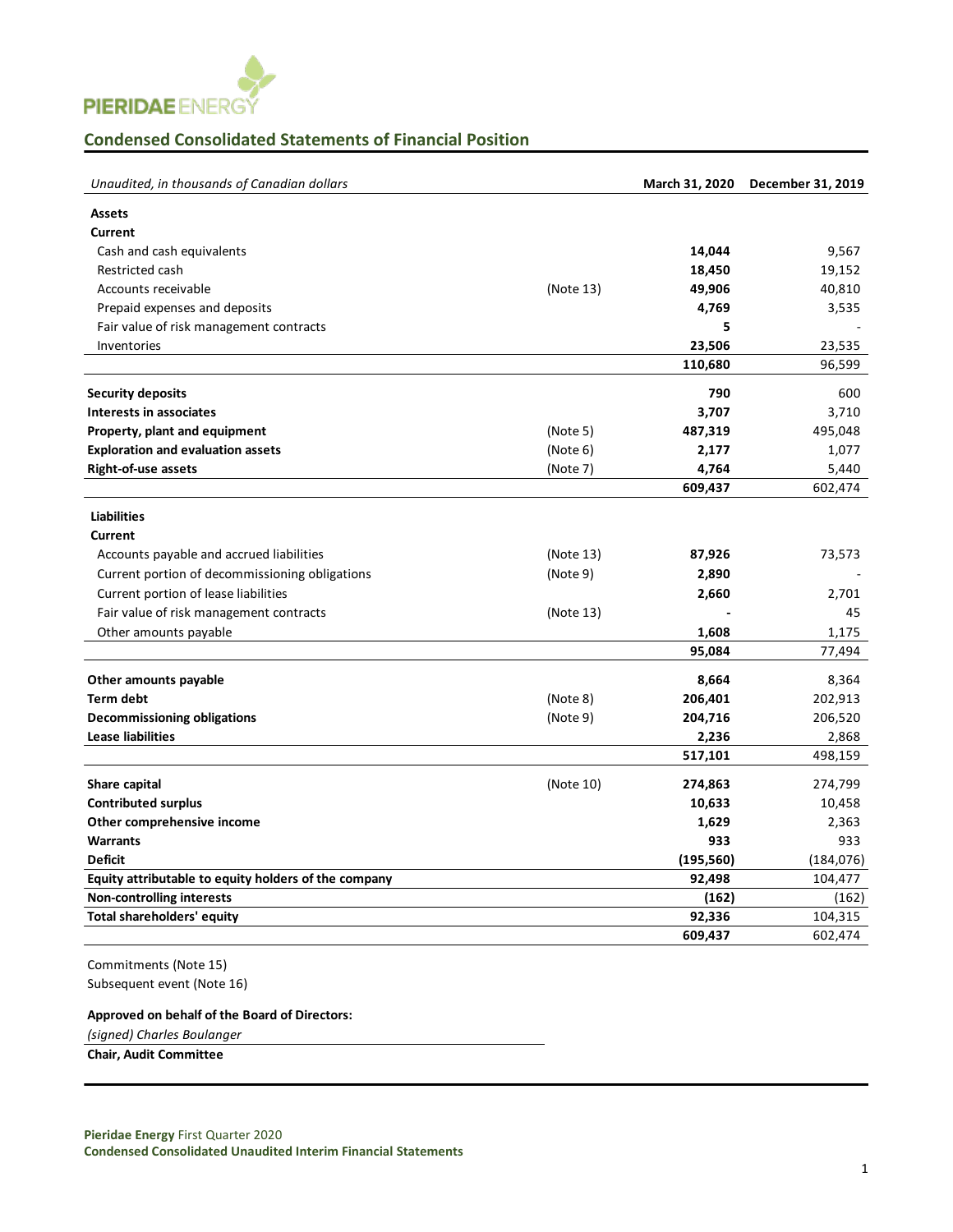

## **Condensed Consolidated Statements of Loss and Comprehensive Loss**

|                                                                                  |            |             | Three months ended March 31 |
|----------------------------------------------------------------------------------|------------|-------------|-----------------------------|
| Unaudited, in thousands of Canadian dollars (except share and per share amounts) |            | 2020        | 2019                        |
| <b>Revenues</b>                                                                  |            |             |                             |
| Petroleum and natural gas                                                        | (Note 11)  | 64,751      | 23,306                      |
| Royalties                                                                        |            | (2,630)     | (936)                       |
|                                                                                  |            | 62,121      | 22,370                      |
| Other income                                                                     |            | 649         | 1,268                       |
| Third party processing                                                           |            | 6,802       |                             |
|                                                                                  |            | 69,572      | 23,638                      |
| Realized gain (loss) on risk management contracts                                | (Note 13)  | 4,485       | (657)                       |
| Unrealized (loss) gain on risk management contracts                              |            | (83)        | 1                           |
|                                                                                  |            | 73,974      | 22,982                      |
| <b>Expenses</b>                                                                  |            |             |                             |
| Operating expenses                                                               |            | 50,982      | 16,194                      |
| Administrative expenses                                                          |            | 6,301       | 3,724                       |
| Development expenses                                                             |            | 3,459       | 308                         |
| <b>Transportation expenses</b>                                                   |            | 3,836       | 1,629                       |
| Impairment of exploration and evaluation assets                                  | (Note 6)   |             | 7,859                       |
| Share-based compensation                                                         |            | 175         | 149                         |
| Gain on foreign exchange                                                         |            | (178)       | (18)                        |
| Depletion and depreciation                                                       | (Note 5,7) | 9,334       | 4,345                       |
| Financial expenses                                                               | (Note 12)  | 11,546      | 1,840                       |
| Share of net loss of associates                                                  |            | 3           | 3                           |
| Gain on disposal                                                                 |            |             | (55)                        |
|                                                                                  |            | 85,458      | 35,978                      |
| Net loss before taxes                                                            |            | (11, 484)   | (12,996)                    |
| Deferred income tax recovery                                                     |            |             |                             |
| Net loss for the period                                                          |            | (11, 484)   | (12,996)                    |
| Other comprehensive income, net of income tax                                    |            |             |                             |
| Foreign currency translation gain (loss)                                         |            | (734)       | 1,017                       |
| Total comprehensive loss for the period                                          |            | (12, 218)   | (11, 979)                   |
| Net loss attributable to                                                         |            |             |                             |
| Equity holders of the Company                                                    |            | (11, 484)   | (12,992)                    |
| Non-controlling interests                                                        |            |             | (4)                         |
| Net loss per share attributable to equity holders of the Company                 |            |             |                             |
| <b>Basic</b>                                                                     | (Note 10)  | (0.07)      | (0.17)                      |
| Diluted                                                                          | (Note 10)  | (0.07)      | (0.17)                      |
| Weighted average number of common shares                                         |            |             |                             |
| Basic                                                                            | (Note 10)  | 157,609,947 | 77,793,154                  |
| Diluted                                                                          | (Note 10)  | 157,609,947 | 77,793,154                  |
|                                                                                  |            |             |                             |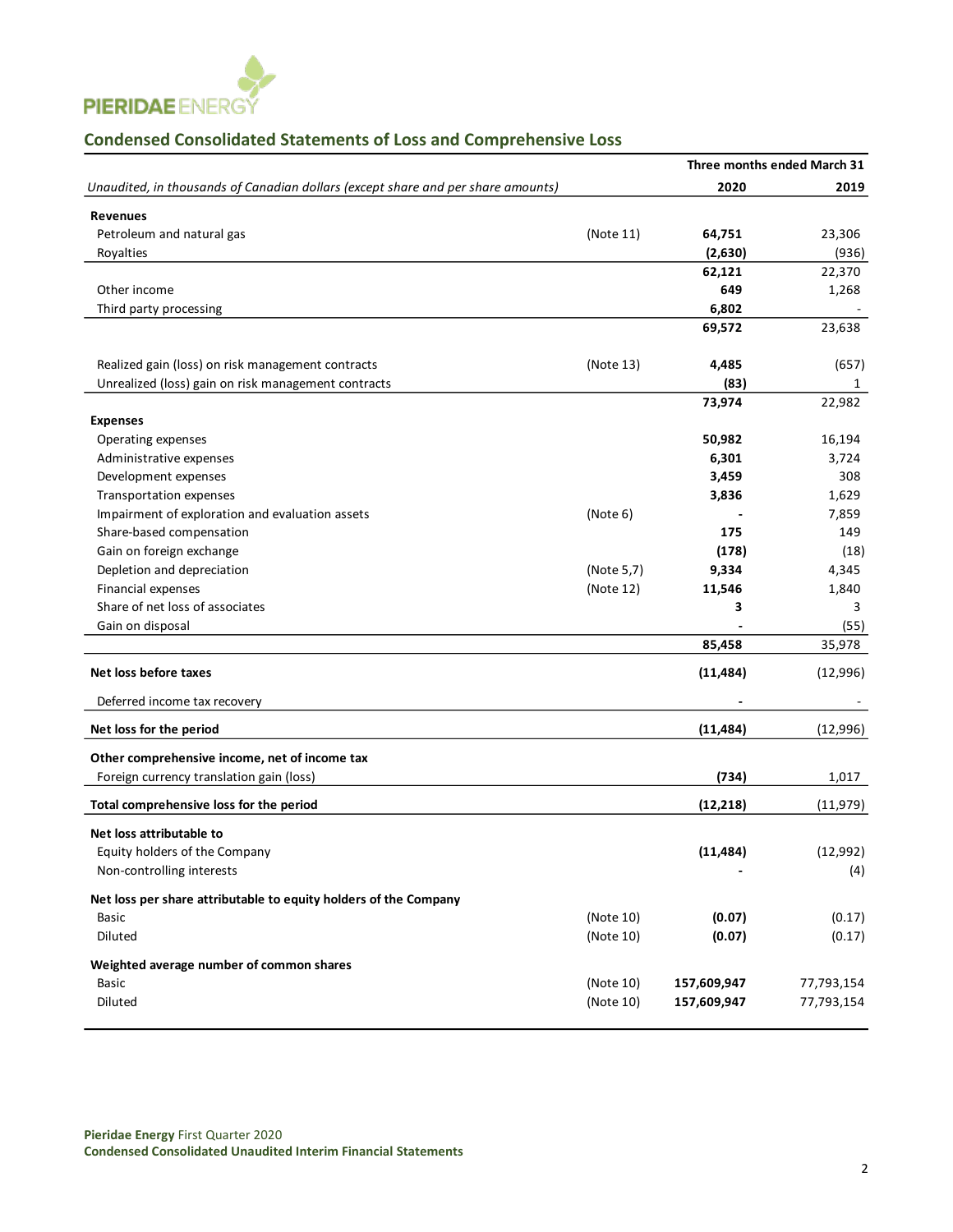

# **Condensed Consolidated Statements of Changes in Equity**

|                                                                  |           |                               |                          |                          |                | Accumulated              |                     |             |                        |
|------------------------------------------------------------------|-----------|-------------------------------|--------------------------|--------------------------|----------------|--------------------------|---------------------|-------------|------------------------|
|                                                                  |           |                               |                          |                          |                | other                    | <b>Total Equity</b> | Non-        |                        |
|                                                                  |           |                               |                          | Contributed              |                | comprehensive            | attributable to     | controlling |                        |
| Unaudited, in thousands of Canadian dollars except share amounts |           | <b>Share Capital Warrants</b> |                          | surplus                  | <b>Deficit</b> | income (loss)            | equity holders      |             | interests Total Equity |
| As at December 31, 2018                                          |           | 193,270                       | 933                      | 8,960                    | (112, 503)     | 1,240                    | 91,900              | (152)       | 91,748                 |
| Share-based compensation                                         |           | 31                            | ٠                        | 149                      |                | ٠                        | 180                 |             | 180                    |
| Common shares and warrants issued on private placement           |           | 19,100                        | $\overline{\phantom{a}}$ |                          |                | $\overline{\phantom{a}}$ | 19,100              | $\sim$      | 19,100                 |
| Share issue costs                                                |           | (865)                         | $\overline{\phantom{a}}$ | ٠                        |                | ٠                        | (865)               |             | (865)                  |
| Net loss attributable to equity holders of the Company           |           |                               | $\overline{\phantom{a}}$ | $\overline{\phantom{a}}$ | (12,992)       | 1,017                    | (11, 975)           | (4)         | (11, 979)              |
| As at March 31, 2019                                             |           | 211,536                       | 933                      | 9,109                    | (125, 495)     | 2,257                    | 98,340              | (156)       | 98,184                 |
| As at December 31, 2019                                          | (Note 10) | 274,799                       | 933                      | 10,458                   | (184,076)      | 2,363                    | 104,477             | (162)       | 104,315                |
| Share-based compensation                                         |           | 64                            | $\overline{\phantom{a}}$ | 175                      |                | ٠                        | 239                 |             | 239                    |
| Net loss attributable to equity holders of the Company           |           | $\overline{\phantom{a}}$      | $\overline{\phantom{a}}$ | $\overline{\phantom{a}}$ | (11, 484)      | (734)                    | (12, 218)           | $\sim$      | (12, 218)              |
| As at March 31, 2020                                             | (Note 10) | 274.863                       | 933                      | 10.633                   | (195, 560)     | 1.629                    | 92.498              | (162)       | 92,336                 |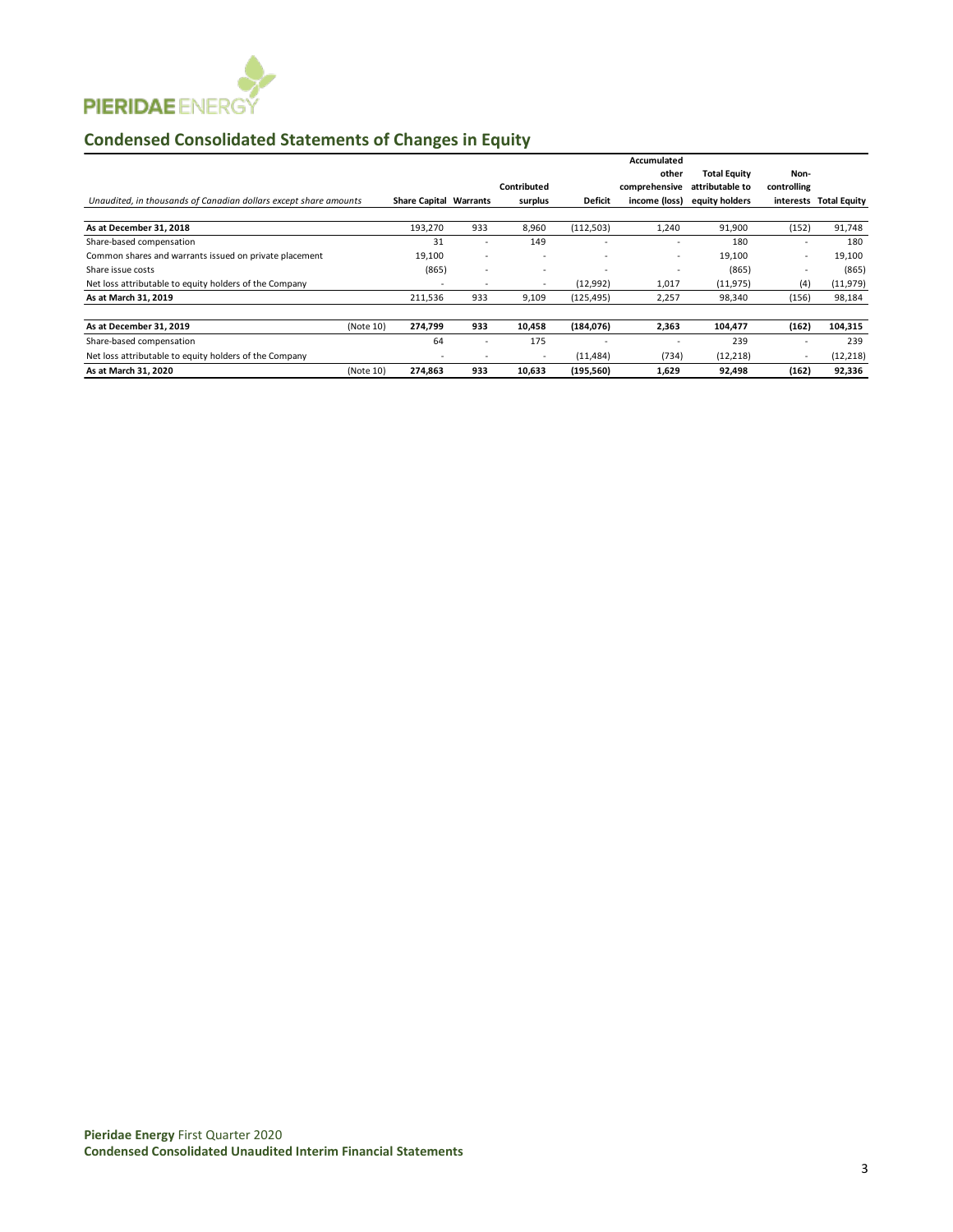

## **Condensed Consolidated Statements of Statement of Cash Flows**

|                                                         |            | Three months ended March 31 |                |
|---------------------------------------------------------|------------|-----------------------------|----------------|
| Unaudited, in thousands of Canadian dollars             |            | 2020                        | 2019           |
|                                                         |            |                             |                |
| <b>Operating activities</b>                             |            |                             |                |
| Net loss                                                |            | (11, 484)                   | (12,996)       |
| Depletion and depreciation                              | (Note 5,7) | 9,334                       | 4,345          |
| Amortization of financing fees                          | (Note 12)  | 3,488                       |                |
| Share-based compensation                                |            | 175                         | 149            |
| Amortization of deferred lease inducements              |            |                             | (10)           |
| Impairment of exploration and evaluation assets         | (Note 6)   |                             | 7,859          |
| Accretion                                               | (Note 9)   | 211                         | 706            |
| Share of net loss of associates                         |            | 3                           | 3              |
| Gain on disposal                                        |            |                             | (55)           |
| Decommissioning liability change in estimate            | (Note 9)   | 875                         | (98)           |
| Unrealized loss on risk management contracts            |            | (50)                        |                |
| Foreign exchange gain                                   |            | (178)                       | (18)           |
| Changes in non-cash working capital                     | (Note 14)  | 4,052                       | (16, 969)      |
| Cash provided (used) in operating activities            |            | 6,426                       | (17,084)       |
|                                                         |            |                             |                |
| <b>Investing activities</b>                             |            |                             |                |
| Additions to property, plant and equipment              | (Note 5)   | (920)                       | (306)          |
| Additions to exploration and evaluation assets          | (Note 6)   | (1, 100)                    | (116)          |
| Proceeds from disposal of property, plant and equipment |            |                             | (150)          |
| Cash used in investing activities                       |            | (2,020)                     | (572)          |
|                                                         |            |                             |                |
| <b>Financing activities</b>                             |            |                             |                |
| Issuance of share capital, net of costs                 | (Note 10)  | 64                          | 18,266         |
| Restricted cash                                         |            | 512                         | 5,507          |
| Repayment of bank debt                                  |            |                             | (2)            |
| Payments on lease obligations                           |            | (682)                       | (95)           |
| Cash (used in) provided by financing activities         |            | (106)                       | 23,676         |
|                                                         |            |                             |                |
| Increase in cash and cash equivalents                   |            | 4,300                       | 6,020          |
| Cash and cash equivalents, beginning of period          |            | 9,567                       | 9,112          |
| Effect of foreign exchange on cash                      |            | 177                         | 1,026          |
| Cash and cash equivalents, end of period                |            | 14,044                      | 16,158         |
|                                                         |            |                             |                |
| Cash paid:                                              |            |                             |                |
| Interest                                                |            | 6,434                       | $\overline{7}$ |
|                                                         |            |                             |                |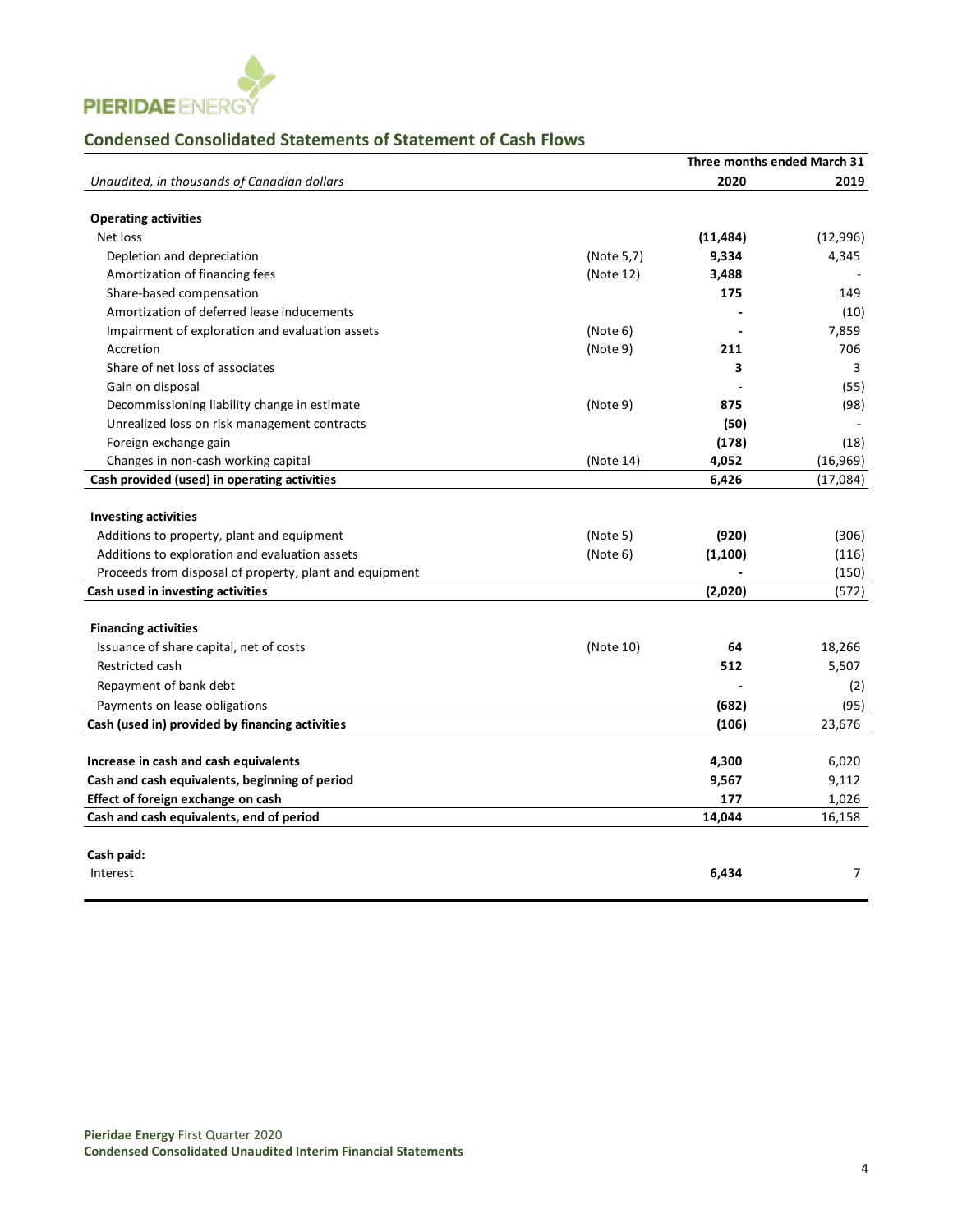## **Notes to the Condensed Consolidated Unaudited Interim Financial Statements**

## **1. Corporate Information**

Pieridae Energy Limited (the "Company" or "Pieridae") is a publicly traded, Canadian based Company in the business of developing, producing and processing natural gas, and the production of natural gas liquids ("NGLs"). It is also engaged in the development of a fully integrated liquefied natural gas ("LNG") project to be built in Goldboro, Nova Scotia. The common shares of Pieridae trade on the Toronto Venture Exchange ("TSX") under the symbol PEA.V.

The Company was incorporated on May 29, 2012 under the laws of Canada. It is headquartered at 3100, 308 - 4th Avenue SW, Calgary, Alberta, T2P 0H7.

The condensed consolidated unaudited interim financial statements ("Interim Financial Statements") include the accounts of Pieridae, its subsidiary companies, partnerships and any investments in associates and joint arrangements as at and for the three months ended March 31, 2020.

#### **2. Basis of Presentation**

The Interim Financial Statements and the notes thereto have been prepared in accordance with International Financial Reporting Standards ("IFRS") as issued by the International Accounting Standards Board ("IASB") applicable to the preparation of interim financial statements, including International Accounting Standard 34, Interim Financial Reporting ("IAS 34"). These Interim Financial Statements have been prepared following the same accounting policies and methods of computation as the Company's annual consolidated financial statements as at and for the year-ended December 31, 2019 ("Consolidated Financial Statements") and should be read in conjunction with those Consolidated Financial Statements. Comparative amounts have been reclassified to match the current period presentation.

The Company is subject to a number of business risks. These are outlined in greater detail in the Management Discussion & Analysis ("MD&A") and Annual Information Form for the year ended December 31, 2019, and in the MD&A for the period ended March 31, 2020. The current challenging economic climate due to the COVID-19 pandemic and supply concerns stemming from failed negotiations between OPEC countries on production curtailments, may have significant adverse impacts to the Company, including but not limited to:

- Material declines in revenue and cash flows due to reduced commodity prices
- Material decline in future revenues, which may result in potential impairment on non-financial assets
- Increase in the risk of non-performance by our customers, resulting in the risk of higher customer defaults

These Interim Financial Statements were approved by the Board of Directors of Pieridae on May 27, 2020.

#### **Significant accounting judgments and estimates**

The preparation of these Interim Financial Statements in conformity with IFRS requires management to make judgments, estimates and assumptions that affect the application of accounting policies and the reported amounts of assets and liabilities, revenue and expenses, and related disclosures with respect to contingent assets and liabilities. Pieridae bases judgments, estimates and assumptions on current facts, historical experience and various other factors that are reasonable under the circumstances. The economic environment could also impact certain judgments, estimates and discount rates necessary to prepare these Interim Financial Statements, including significant estimates and judgments used in assessing for impairment indicators in the current economic environment. Actual results could differ materially from estimates and assumptions. Pieridae reviews estimates and underlying assumptions on an ongoing basis and make revisions as determined necessary by management. Such revisions are recognized in the period in which the estimates are revised and may impact future periods as well.

Critical accounting judgments and estimates used in preparing the Interim Financial Statements are described in Pieridae's Consolidated Financial Statements and MD&A for the year ended December 31, 2019. Current conditions have increased the complexity in making judgments, estimates and assumptions used to prepare the Interim Financial Statements, particularly related to the following:

#### **(i) Impairment of petroleum and natural gas assets**

For the purposes of determining whether impairment of petroleum and natural gas assets has occurred, and the extent of any impairment or its reversal, the key assumptions the Company uses in estimating future cash flows are forecasted petroleum and natural gas prices, expected production volumes and anticipated recoverable quantities of proved and probable reserves. These assumptions are subject to change as new information becomes available. Changes in economic conditions can also affect the rate used to discount future cash flow estimates. Changes in the aforementioned assumptions could affect the carrying amounts of assets. Impairment charges and reversals are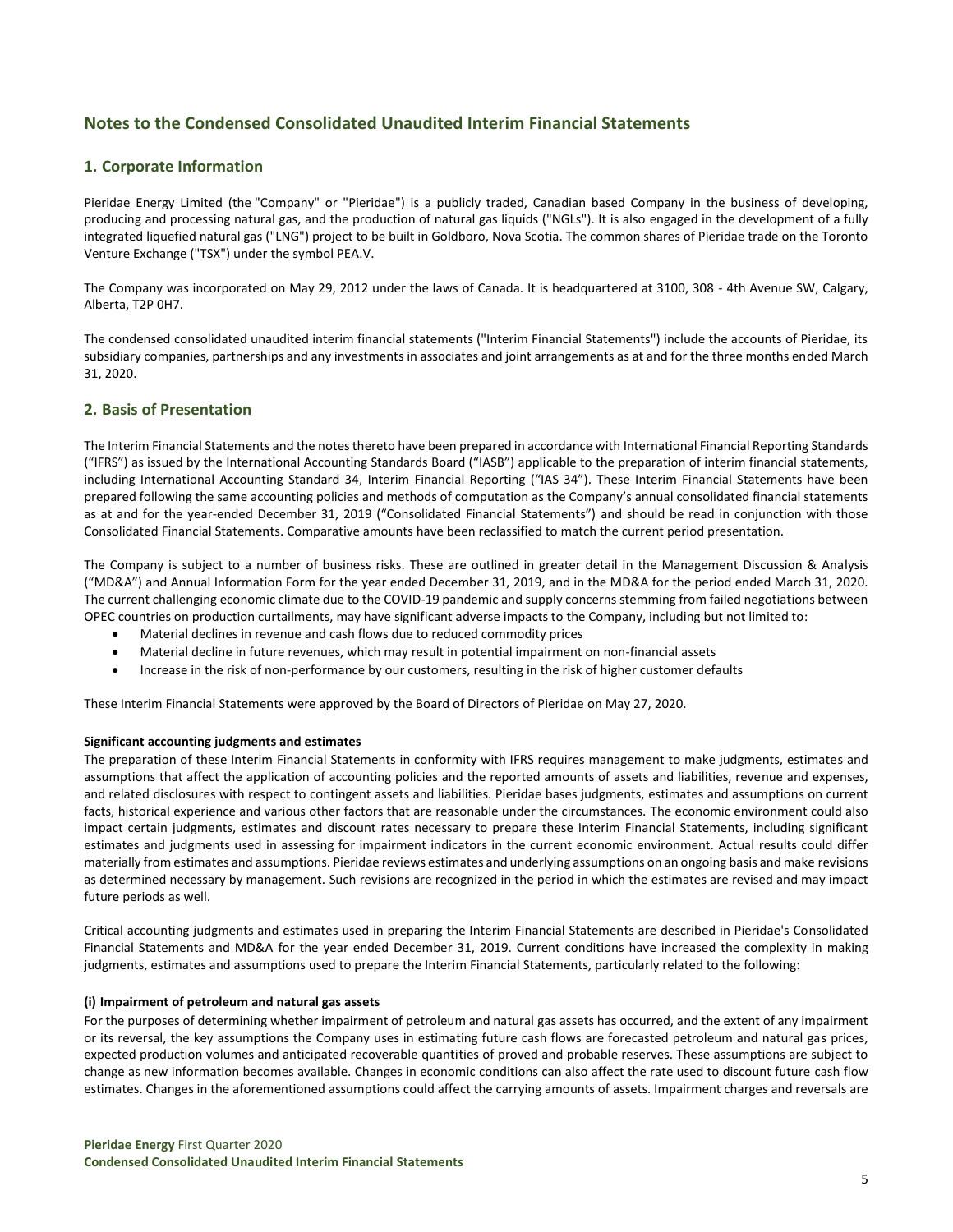recognized in profit or loss. The impact of COVID-19, or the assessment of future prices, have not triggered impairment indicators as at March 31, 2020.

## **3. Changes in Accounting Policies**

These Interim Financial Statements and the notes thereto have been prepared using the same accounting policies as used in the preparation of the Consolidated Financial Statements as at and for the year-ended December 31, 2019, except for the adoption of amended standards, and interpretations effective as of January 1, 2020. The Company has not early adopted any other standard, interpretation or amendment that has been issued but not yet effective.

#### **Definition of a Business (Amendments to IFRS 3)**

Effective January 1, 2020, the Company adopted the amendment to IFRS 3 which clarifies that, in order to be considered a business, an integrated set of activities and assets must include, at a minimum, an input and a substantive process that together significantly contribute to the ability to create output. Furthermore, it clarifies that a business can exist without including all of the inputs and processes needed to create outputs. These amendments had no impact on the Interim Financial Statements.

## **4. Segmented Financial Information**

Pieridae's reportable segments are determined based on the nature of the underlying operations, and the operations of the separate subsidiaries involved in these activities. The breakdown of the Company's respective lines of business are as follows:

Upstream – The upstream segment is comprised predominantly by the petroleum and natural gas production operations and properties acquired from Shell and Ikkuma. It also includes the Company's upstream operations in Eastern Canada, and certain corporate overhead activities associated with these operations. Upstream is currently the only segment generating operating revenues.

LNG – The LNG segment contains all activities associated with the development of the Company's proposed LNG facility in Goldboro, Nova Scotia and the majority of Pieridae's corporate overhead activities.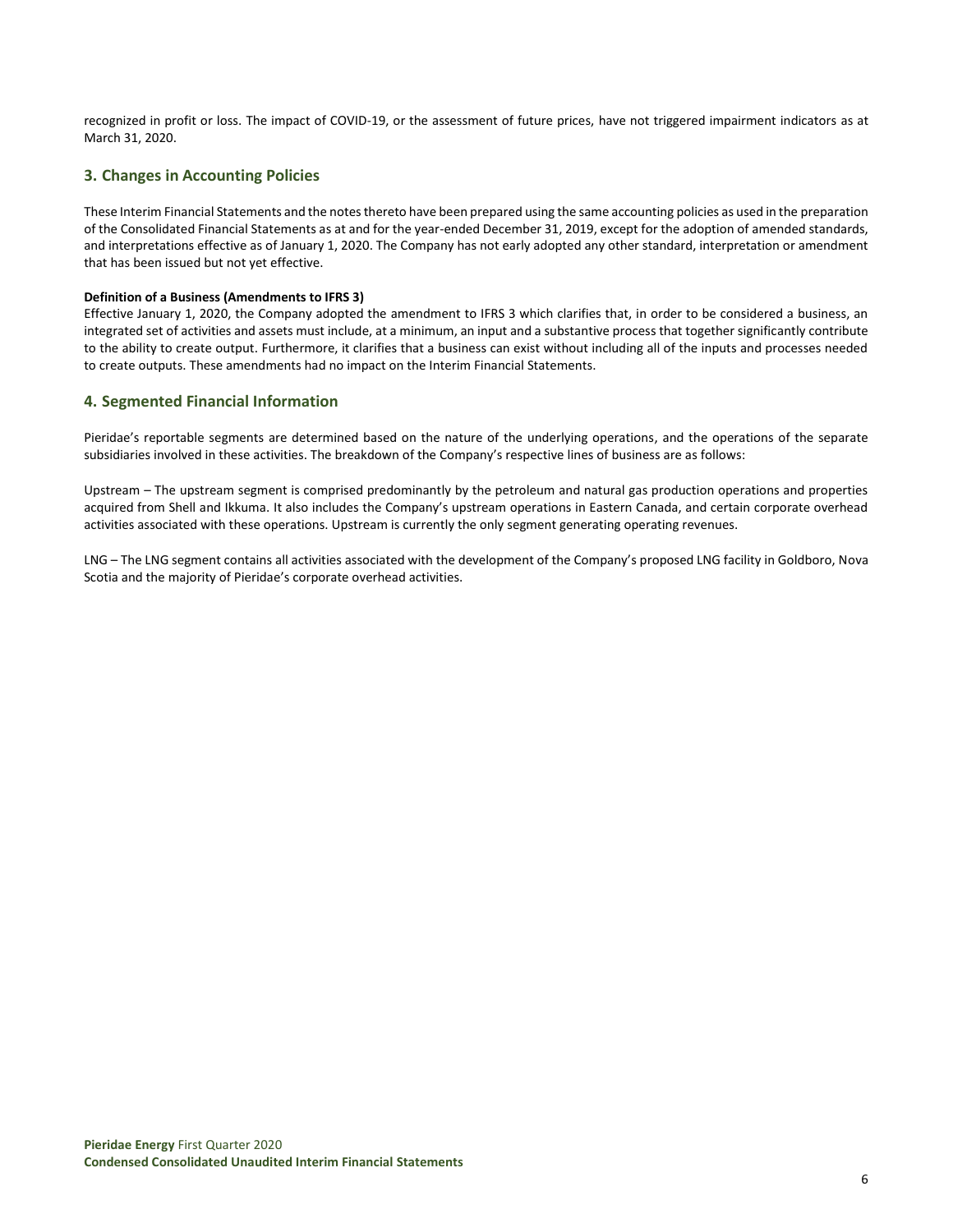| <b>Segmented Information</b>                        | Three months ended March 31 |                 |          |                          |           |          |  |
|-----------------------------------------------------|-----------------------------|-----------------|----------|--------------------------|-----------|----------|--|
|                                                     | <b>LNG</b><br>Upstream      |                 |          | <b>Consolidated</b>      |           |          |  |
| (Unaudited, in thousands of Canadian dollars)       | 2020                        | 2019            | 2020     | 2019                     | 2020      | 2019     |  |
| Revenue                                             |                             |                 |          |                          |           |          |  |
| Petroleum and natural gas                           | 64,751                      | 23,306          |          |                          | 64,751    | 23,306   |  |
| Royalties                                           | (2,630)                     | (936)           |          |                          | (2,630)   | (936)    |  |
|                                                     | 62,121                      | 22,370          |          |                          | 62,121    | 22,370   |  |
| Other income                                        | 649                         | 1,268           |          |                          | 649       | 1,268    |  |
| Third party processing                              | 6,802                       |                 |          |                          | 6,802     |          |  |
|                                                     | 69,572                      | 23,638          |          | $\overline{\phantom{a}}$ | 69,572    | 23,638   |  |
| Realized gain (loss) on risk manangement contracts  | 4,485                       | (657)           |          |                          | 4,485     | (657)    |  |
| Unrealized (loss) gain on risk management contracts | (83)                        | $\mathbf{1}$    |          |                          | (83)      | 1        |  |
|                                                     | 73,974                      | 22,982          |          | $\overline{\phantom{a}}$ | 73,974    | 22,982   |  |
| <b>Expenses</b>                                     |                             |                 |          |                          |           |          |  |
| Operating expenses                                  | 50,982                      | 16,194          |          | $\overline{a}$           | 50,982    | 16,194   |  |
| Administrative expenses                             | 3,190                       | 1,339           | 3,111    | 2,385                    | 6,301     | 3,724    |  |
| Development expenses                                |                             |                 | 3,459    | 308                      | 3,459     | 308      |  |
| Transportation expenses                             | 3,836                       | 1,629           |          |                          | 3,836     | 1,629    |  |
| Impairment of exploration and evaluation assets     |                             | 7,859           |          |                          |           | 7,859    |  |
| Share-based compensation                            | 72                          | 30              | 103      | 119                      | 175       | 149      |  |
| Loss on foreign exchange                            | (178)                       | (8)             |          | (10)                     | (178)     | (18)     |  |
| Depletion and depreciation                          | 9,162                       | 4,345           | 172      |                          | 9,334     | 4,345    |  |
| <b>Financial expenses</b>                           | 11,546                      | 1,840           |          | $\overline{a}$           | 11,546    | 1,840    |  |
| Share of net loss of associates                     | 3                           | 3               |          |                          | 3         | 3        |  |
| Gain on disposal                                    |                             | (55)            |          |                          |           | (55)     |  |
|                                                     | 78,613                      | 33,176          | 6,845    | 2,802                    | 85,458    | 35,978   |  |
| Loss before income tax                              | (4,639)                     | (10, 194)       | (6, 845) | (2,802)                  | (11, 484) | (12,996) |  |
|                                                     |                             |                 |          |                          |           |          |  |
| Deferred tax recovery                               |                             |                 |          |                          |           |          |  |
| <b>Net loss</b>                                     | (4,639)                     | (10, 194)       | (6, 845) | (2,802)                  | (11, 484) | (12,996) |  |
| As at                                               | March 31,                   | <b>December</b> |          |                          |           |          |  |
| (5000)                                              | 2020                        | 31, 2019        |          |                          |           |          |  |
| Upstream assets                                     | 596,592                     | 590,213         |          |                          |           |          |  |
| LNG assets                                          | 12,845                      | 12,261          |          |                          |           |          |  |
| Total consolidated assets                           | 609,437                     | 602,474         |          |                          |           |          |  |

Upstream assets include materials inventory acquired as part of the Acquisition on October 16, 2019 (see Note 5 in the Consolidated Financial Statements). Materials inventory is comprised of consumables, materials and supplies and is carried at the lower of cost and net realizable value. As at March 31, 2020, the Company held \$23.5 million of materials inventory (December 31, 2019: \$23.5 million).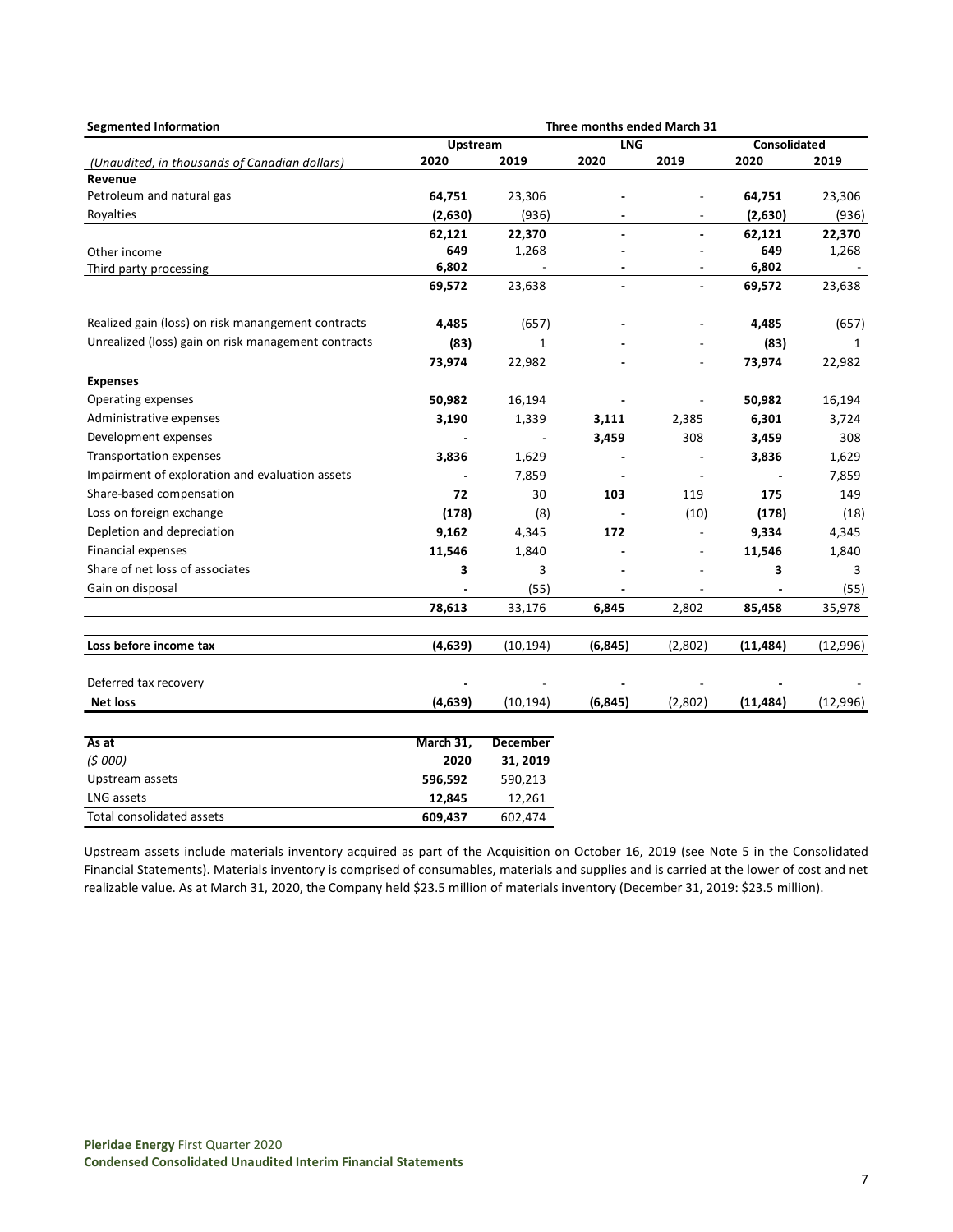## **5. Property, Plant and Equipment**

| (5000s)                                         |         |
|-------------------------------------------------|---------|
| <b>Historical Cost</b>                          |         |
| Balance at December 31, 2019                    | 516,575 |
| Additions                                       | 929     |
| Balance at March 31, 2020                       | 517,504 |
|                                                 |         |
| <b>Accumulated Depletion &amp; Depreciation</b> |         |
| Balance at December 31, 2019                    | 21,527  |
| Depletion and depreciation (1)                  | 8,658   |
| Balance at March 31, 2020                       | 30,185  |
|                                                 |         |
| <b>Net Book Value</b>                           |         |
| Balance at December 31, 2019                    | 495,048 |
| Balance at March 31, 2020                       | 487,319 |

(1) Does not include \$0.7 million of right-of-use assets depreciation (Note 7).

As of March 31, 2020, the Company determined that no impairment indicators existed in any of the Company's Cash Generating Units, therefore no impairment tests were performed.

#### **6. Exploration and Evaluation Assets**

| (\$ 000s)                    |       |
|------------------------------|-------|
| Balance at December 31, 2019 | 1,077 |
| Additions                    | 1,100 |
| Balance at March 31, 2020    | 2,177 |

Exploration and evaluation ("E&E") assets consist of unevaluated seismic data on the Company's exploration projects which are pending the determination of proved or probable reserves. E&E assets totaled \$2.2 million as at March 31, 2020, compared to \$1.1 million as at December 31, 2019, and were not subject to depletions or transfers to property, plant and equipment. During the three months ended March 31, 2020, additions of \$1.1 million were incurred. As of March 31, 2020, the Company determined that no impairment indicators for its E&E assets, therefore no impairment tests were performed.

In Q1 2019 management re-evaluated the Company's prospects in Quebec and compared these to other opportunities available to the Company. Management concluded that renewing certain petroleum licenses in Quebec was not in the best interests of the Company. Consequently, only licenses for properties which held the most promise and likelihood of exploratory success were renewed, the remainder were relinquished. This was deemed as an indicator of impairment for the related properties, and as at March 31, 2019 an impairment provision of \$7.9 million was recorded. Refer to the Consolidated Financial Statements for the year ended December 31, 2019 for additional information on impairment recognized in 2019.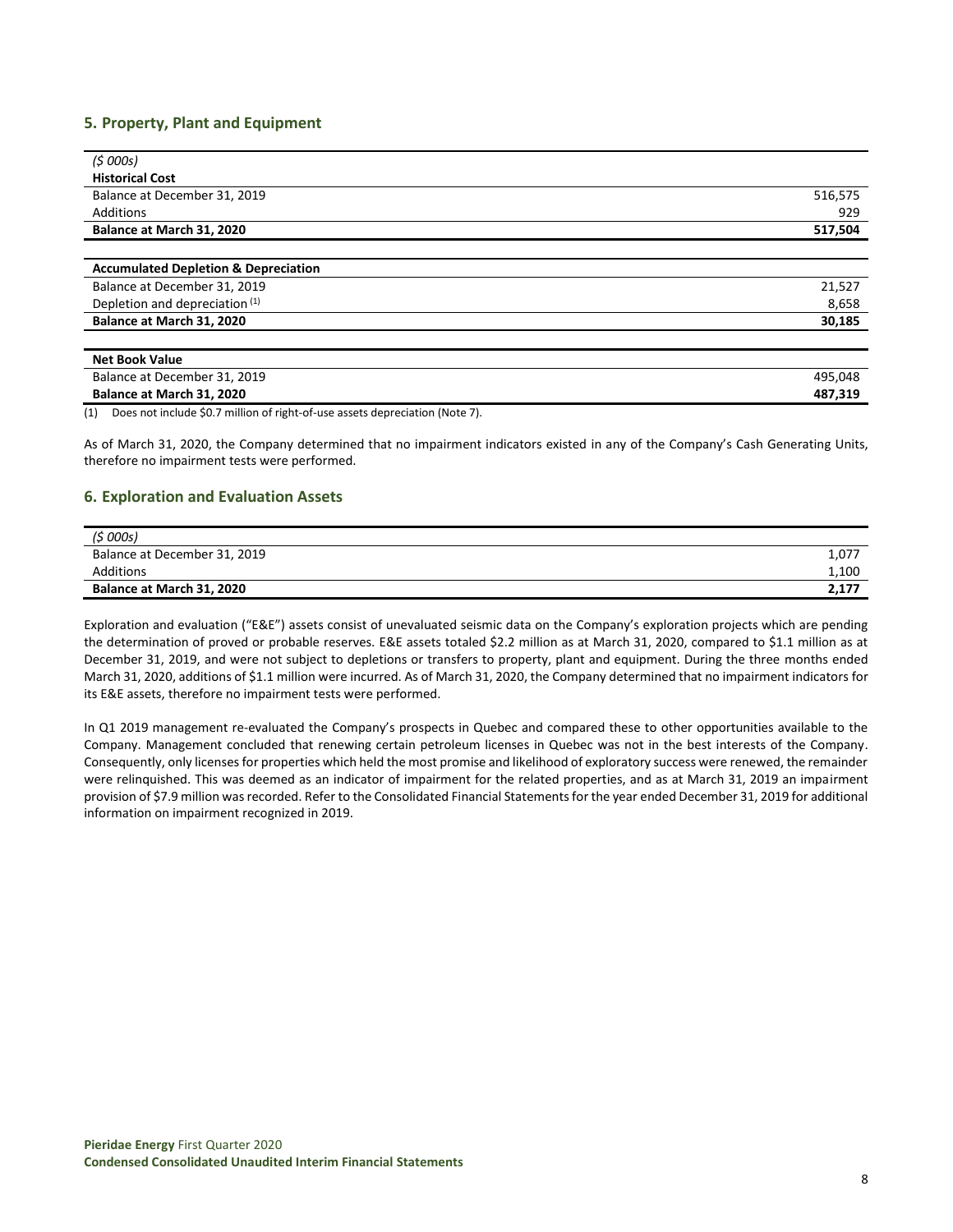## **7. Leases**

#### **Right-of-use-assets**

The Company enters into arrangements to secure access to assets necessary for operating the business. Leased (right-of-use) assets include office, vehicles and equipment.

| (5000s)                         | <b>Office</b>            | <b>Vehicles</b> | Equipment                | <b>Total</b> |
|---------------------------------|--------------------------|-----------------|--------------------------|--------------|
| <b>Historical Cost</b>          |                          |                 |                          |              |
| Balance at December 31, 2019    | 2,194                    | 4,361           | 26                       | 6,581        |
| Additions                       | -                        |                 |                          |              |
| <b>Disposals</b>                | -                        |                 |                          |              |
| Balance at March 31, 2020       | 2,194                    | 4,361           | 26                       | 6,581        |
|                                 |                          |                 |                          |              |
| <b>Accumulated Depreciation</b> |                          |                 |                          |              |
| Balance at December 31, 2019    | 410                      | 722             | 9                        | 1,141        |
| Depreciation                    | 133                      | 541             | 2                        | 676          |
| <b>Disposals</b>                | $\overline{\phantom{0}}$ |                 | $\overline{\phantom{0}}$ |              |
| Balance at March 31, 2020       | 543                      | 1,263           | 11                       | 1,817        |
|                                 |                          |                 |                          |              |
| <b>Net Book Value</b>           |                          |                 |                          |              |
| Balance at December 31, 2019    | 1,784                    | 3,639           | 17                       | 5,440        |
| Balance at March 31, 2020       | 1,651                    | 3,098           | 15                       | 4,764        |

## **8. Term Debt**

On October 16, 2019 the Company entered into a \$206.0 million senior secured fully drawn non-revolving term loan facility (the "Credit Agreement"). The Credit Agreement bears interest at a fixed rate of 12.0% per annum from the date of issue, accrued daily and payable quarterly in cash. Additional interest of 3.0% per annum is payable quarterly in cash or, at the option of the Company and subject to the lender's approval, payable in kind by way of accruing to the principal outstanding. The Credit Agreement is repayable in full on October 16, 2023, however the Company may repay the principal in whole or in part any time prior to October 16, 2023 upon 90 days written notice to the agent, without penalty. Refer to the Consolidated Financial Statements for the year ended December 31, 2019 for additional information on the Credit Agreement.

The term loan facility balance on March 31, 2020 and December 31, 2019 is shown in the following table:

| (\$ 000s)                     | <b>March 31, 2020</b> | December 31, 2019 |
|-------------------------------|-----------------------|-------------------|
| Term loan facility            | 206,000               | 206,000           |
| Accretion of deferred fee (1) | 5,715                 | 2,601             |
| Unamortized transaction costs | (5.314)               | (5,688)           |
| Term debt                     | 206.401               | 202.913           |

 $(1)$  Total accretion of the deferred fee and transaction costs is \$3.5 million for the period ended March 31, 2020

Effective March 17, 2020, a waiver was provided by the agent and lender to remove the requirement to hedge at least 60% of production volumes on an 18 -month rolling average until the end of August 2020. Effective March 31, 2020, a waiver was provided by the agent and lender to defer the financial covenant relating to market capitalization until June 30, 2021. Pieridae was in compliance with all covenants as of March 31, 2020.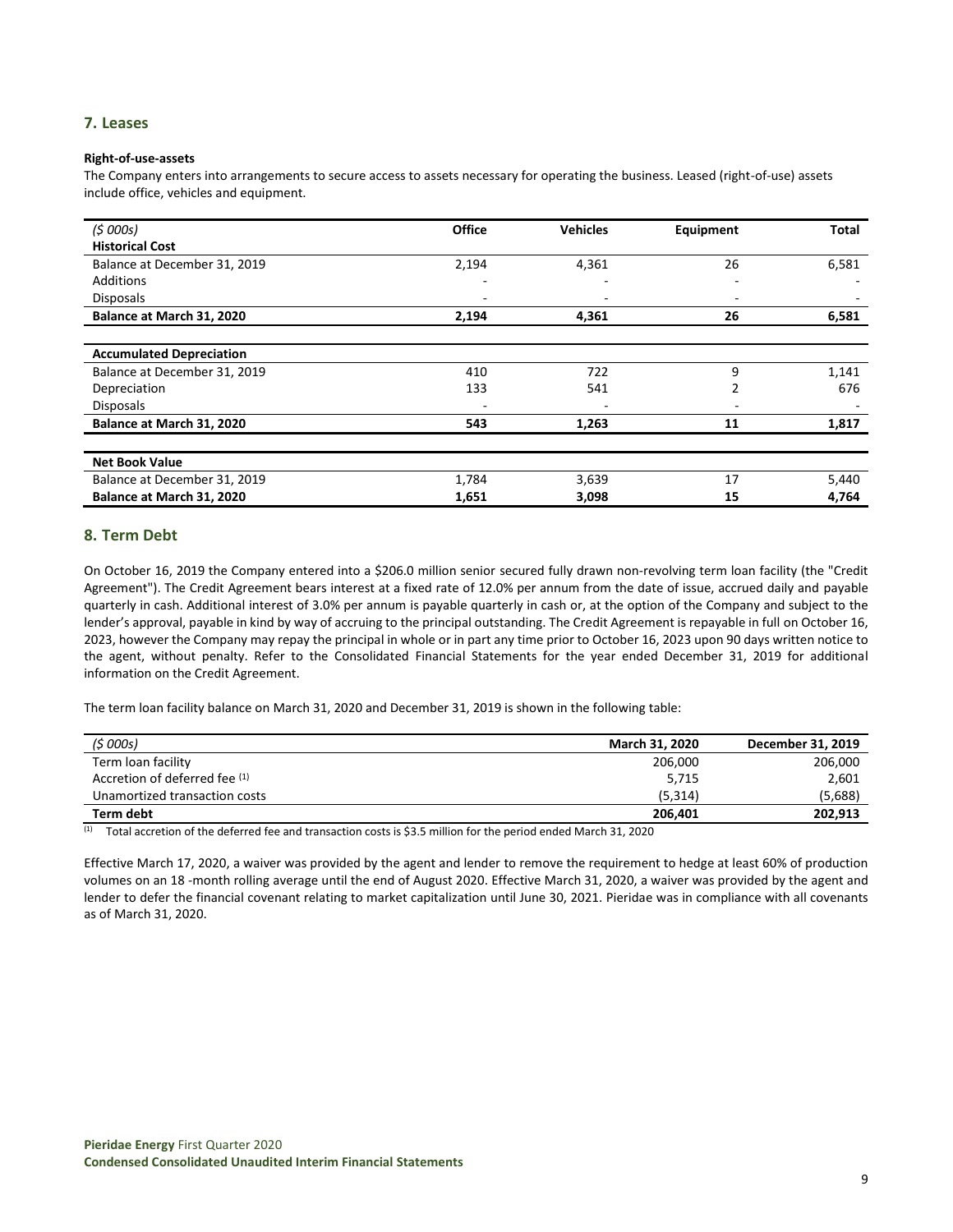## **9. Decommissioning Obligations**

| (5000s)                      | March 31, 2020 |
|------------------------------|----------------|
| Balance at December 31, 2019 | 206,520        |
| Change in estimate           | 875            |
| Accretion                    | 211            |
| Balance at March 31, 2020    | 207,606        |
| Less: Current portion        | 2,890          |
| Long-term balance            | 204,716        |

The Company's decommissioning obligations result from net ownership interests in petroleum and natural gas assets including well sites, gathering systems and processing facilities. The Company estimates the total undiscounted amount of cash flows required to settle its decommissioning obligations is approximately \$243 million (December 31, 2019: 239.7 million).

The Company applied a risk-free real rate return rate of 0.41% (December 31, 2019: 0.41%) to estimate the present value of the decommissioning provision. Changes in the measurement of the decommissioning provision are added to, or deducted from, the cost of the related property, plant and equipment or evaluation and exploration asset.

## **10. Share Capital**

#### **Issued and outstanding common shares**

| (\$ 000s, except as noted)   | Number of common shares (000s) | Common share capital |
|------------------------------|--------------------------------|----------------------|
| Balance at December 31, 2019 | 157.561                        | 274.799              |
| Share-based compensation     |                                | 64                   |
| Balance at March 31, 2020    | 157.642                        | 274.863              |

On February 5, 2020, 80,697 common shares were granted to non-employee directors as part of the Company's share-based compensation policy for directors.

#### **Net loss per share – Basic and Diluted**

|                                                                                 | Three months ended March 31 |          |
|---------------------------------------------------------------------------------|-----------------------------|----------|
| (\$ 000s except share amount)                                                   | 2020                        | 2019     |
| Net loss for the period attributable to equity holders of the Company           | (10, 442)                   | (12,996) |
| Weighted average number of common shares (000s of shares)                       | 157,610                     | 77,793   |
| Effect of dilutive securities (000s of shares)                                  |                             |          |
| Weighted average number of common shares adjusted for dilution (000s of shares) | 157.610                     | 77,793   |
| Net loss per shares (\$ per share)                                              |                             |          |
| Basic                                                                           | (0.07)                      | (0.17)   |
| <b>Diluted</b>                                                                  | (0.07)                      | (0.17)   |

#### **11. Petroleum and Natural Gas Sales**

The Company's revenues from the sale of petroleum and natural gas are comprised of sales from the production of natural gas, condensate, natural gas liquids and sulphur, as set out below.

|                                       |        | Three months ended March 31 |  |
|---------------------------------------|--------|-----------------------------|--|
| (5000s)                               | 2020   | 2019                        |  |
| Natural Gas                           | 40,479 | 20,743                      |  |
| Condensate                            | 17,519 | 175                         |  |
| NGL                                   | 5,856  | 646                         |  |
| Sulphur                               | 897    | 1,742                       |  |
| Total petroleum and natural gas sales | 64.751 | 23,306                      |  |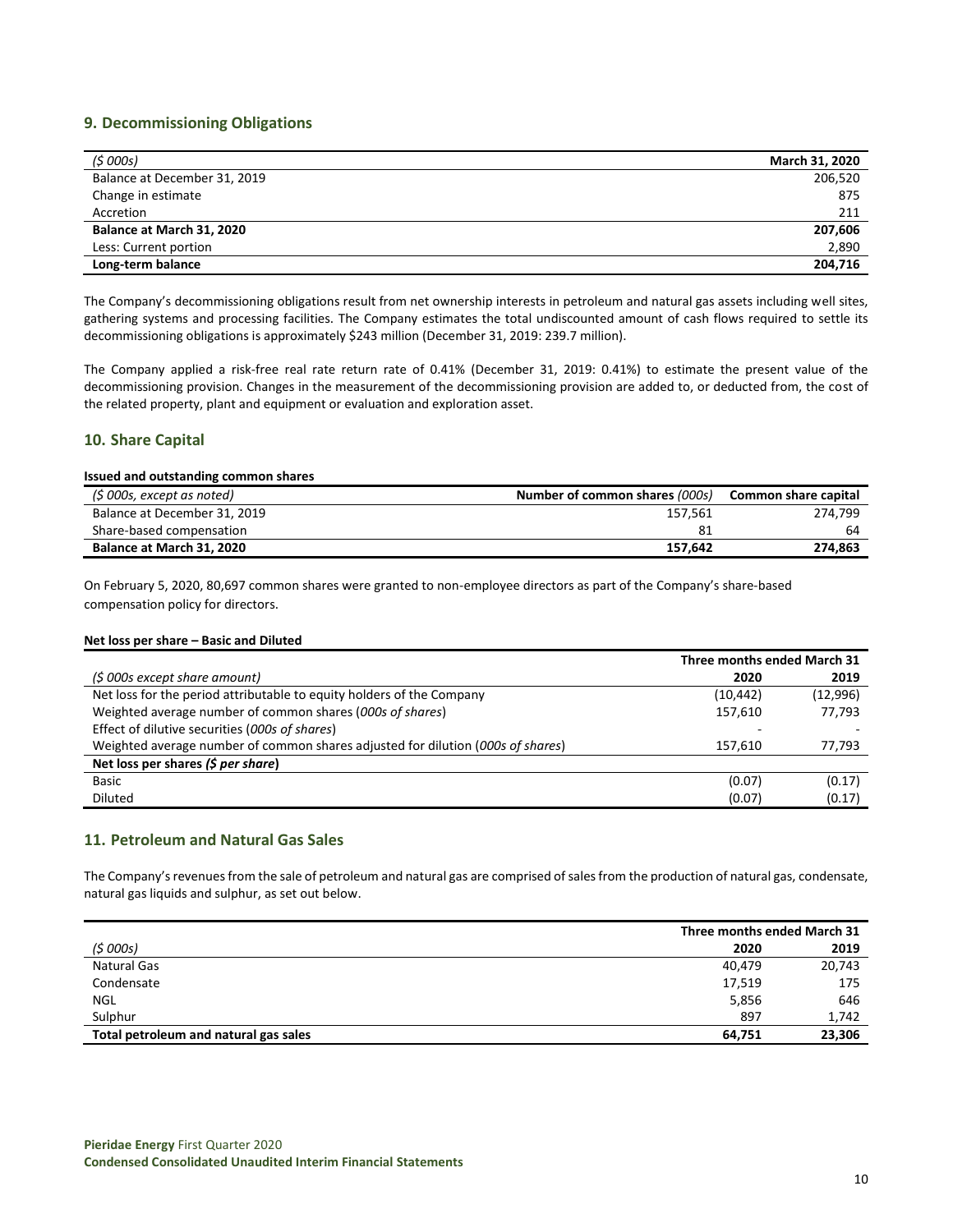## **12. Finance Expenses**

|                                                   |        | Three months ended March 31 |  |
|---------------------------------------------------|--------|-----------------------------|--|
| (5000s)                                           | 2020   | 2019                        |  |
| Interest expense                                  | 7,839  | 1,165                       |  |
| Accretion on financing costs                      | 3,488  |                             |  |
| Interest income                                   | (32)   | (37)                        |  |
| Accretion of decommissioning obligations (Note 9) | 211    | 706                         |  |
| Interest on lease liabilities                     | 40     | 6                           |  |
| <b>Total financial expenses</b>                   | 11.546 | 1,840                       |  |

## **13. Financial Instruments and Risk Management**

#### **Fair Values**

A number of the Company's accounting policies and disclosures require the determination of fair value for both financial and non-financial assets and liabilities. Fair values have been determined for measurement and/or disclosure based on methods as set out in the Consolidated Financial Statements. These methods have been applied consistently to all periods presented in these Interim Financial Statements.

The fair values of financial assets and liabilities, together with the carrying amounts shown in the Interim Financial Statements, are shown in the table below. Fair values for risk management contracts are determined using external counterparty information, which is compared to observable market data. Certain non-derivative financial instruments measured at amortized cost including cash and cash equivalents, trade receivables and trade payables have been excluded because they have carrying amounts that approximate their fair value due to the nature of the item or the short time to maturity. These instruments would be classified as Level II of the fair value hierarchy.

| (5000s)                                        | March 31, 2020           |                            |                   | December 31, 2019 |                            |                   |
|------------------------------------------------|--------------------------|----------------------------|-------------------|-------------------|----------------------------|-------------------|
|                                                | Carrying<br>Value        | <b>Fair Value</b><br>Level | <b>Fair Value</b> | Carrying<br>Value | <b>Fair Value</b><br>Level | <b>Fair Value</b> |
| Financial assets at fair value                 |                          |                            |                   |                   |                            |                   |
| Fair value of risk management contracts        |                          |                            |                   | $\sim$            | $\overline{\phantom{0}}$   |                   |
| <b>Financial liabilities at fair value</b>     |                          |                            |                   |                   |                            |                   |
| Fair value of risk management contracts        | $\overline{\phantom{0}}$ |                            | -                 | 45                | Ш                          | 45                |
| <b>Financial liabilities at amortized cost</b> |                          |                            |                   |                   |                            |                   |
| Term debt                                      | 206,401                  |                            | 206.000           | 202,913           | Ш                          | 206.000           |

Pieridae has exposure to counterparty credit risk, liquidity risk and market risk and recognizes that effective management of these risks is a critical success factor in managing organization and shareholder value. Risk management strategies, policies and limits ensure risks and exposures are aligned to Pieridae's business strategy and risk tolerance. Pieridae's Board of Directors is responsible for providing risk management oversight and oversees how management assesses and monitors risk. The following analysis provides an assessment of those risks at March 31, 2020.

#### **Counterparty credit risk**

Credit risk is the risk of financial loss to the Company if a customer or counterparty to a financial instrument fails to meet its contractual obligations and arises principally from the Company's receivable from partners in jointly owned assets, natural gas marketers and counterparties to derivative financial contracts. The impact from COVID-19 on credit risk remains low as Pieridae continues to maintain communication with our customers and work towards timely payment of accounts receivable. To date, the Company has not experienced significant counterparty non-performance. In light of COVID-19, Pieridae assessed the financial stability and liquidity of our customers as at March 31, 2020. No significant adjustments were made to net accounts receivable in connection with this assessment. Pieridae will continue to monitor the impact of COVID-19 on an ongoing basis and make revisions as determined necessary by management. Such revisions are recognized in the period in which the estimates are revised and may impact future periods as well.

Substantially all of the Company's petroleum and natural gas production is marketed under standard industry terms. Sales from petroleum and natural gas marketers are normally collected on the 25th day of the month following sale. The Company's policy to mitigate credit risk associated with these balances is to establish marketing relationships with creditworthy purchasers. The Company historically has not experienced any material collection issues with its petroleum and natural gas marketers. Receivables from partners in jointly owned assets are typically collected within one to three months of the bill being issued to the partner. The Company attempts to mitigate the risk from receivables from partners in jointly owned assets by obtaining partner approval of significant capital expenditures prior to the expenditure. However, the receivables are from participants in the petroleum and natural gas sector, and collection of the outstanding balances can be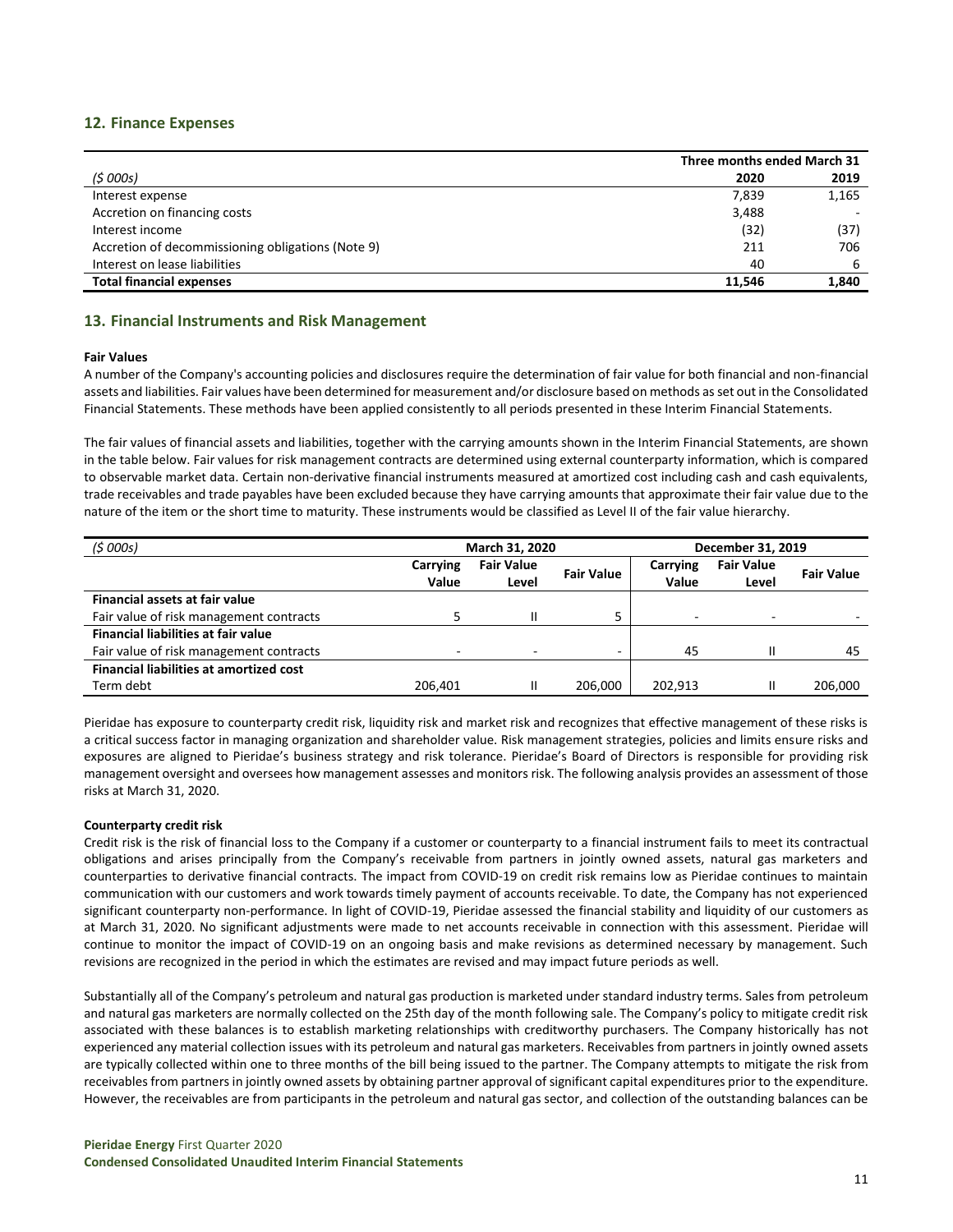impacted by industry factors such as commodity price fluctuations, limited capital availability and unsuccessful drilling programs. The Company does not typically obtain collateral from petroleum and natural gas marketers or partners in jointly owned assets; however, the Company can cash call for major projects and does have the ability, in most cases, to withhold production from these partners in the event of non-payment.

The carrying amount of accounts receivable represents the maximum credit exposure. As of March 31, 2020, and December 31, 2019, the Company's accounts receivables consisted of:

| (5000s)                                           | <b>March 31, 2020</b> | December 31, 2019 |
|---------------------------------------------------|-----------------------|-------------------|
| Petroleum and natural gas marketers               | 31,286                | 29,965            |
| Receivables from partners in jointly owned assets | 16.607                | 8,877             |
| Other (primarily governmental entities)           | 2.013                 | 1.968             |
| Total accounts receivable                         | 49.906                | 40,810            |

As of December 31, 2019, and 2018, the Company's accounts receivables are aged as follows:

| (5000s)                      | March 31, 2020 | December 31. 2019 |
|------------------------------|----------------|-------------------|
| Current (less than 90 days)  | 43.243         | 35.564            |
| Past due (more than 90 days) | 6.663          | 5.246             |
| Total accounts receivable    | 49.906         | 40,810            |

The Company has assessed the past due receivables and determined that no provision is required as of March 31, 2020 or December 31, 2019.

#### **Liquidity and funding risk**

Liquidity and funding risk is the risk that the Company may be unable to obtain sufficient cash or its equivalent in a timely and cost-effective manner in order to meet its commitments as they become due. The Company's objective in managing liquidity risk is to maintain sufficient readily available reserves in order to meet its liquidity requirements as they become due. The Company manages its liquidity risk by forecasting cash flows over a 12-month rolling time period to identify capital requirements. These requirements are then addressed through management of Pieridae's capital structure, being its share capital and debt facilities, and makes adjustments to it based on the funds available to the Company in order to support future business opportunities. As at March 31, 2020, there has been no impact to liquidity and funding risk from COVID-19.

#### **Market risk**

Market risk is the risk that the fair value or future cash flows of a financial instrument will fluctuate because of changes in market conditions. Market risk comprises three types of risk: interest rate risk, currency risk and price risk.

#### (a) Price risk

The Company's petroleum and natural gas production is directly subject to fluctuations in commodity prices. Fluctuations in commodity prices, both absolute and associated with changes in the Canadian to U.S. dollar exchange rate, and specifically the prices for natural gas, condensate and NGLs, could have significant impact on the Company's cash flows and its ability to sustain its operations. Excess supply, coupled with ongoing pipeline capacity constraints, continue to weigh on petroleum and natural gas prices in Western Canada. This depressed pricing environment, could also have a significant impact on the Company's ability to attract the necessary investment to ultimately fund construction of its Goldboro LNG project. As the Company advances toward a final investment decision for the LNG project, it will evaluate a number of options to potentially manage this risk. The impact from COVID-19 on price risk to date has been minimal as current and future pricing for natural gas remains stable; however, the totality of risks arising from COVID-19 will continue to be monitored and assessed as required.

Pieridae utilizes fixed price physical delivery contracts and derivative financial instruments as part of its overall risk management strategy to assist in managing the exposure to commodity price risk, and the cost of power. Physical contracts are considered normal sales contracts and are not recorded at fair value in the Interim Financial Statements. Pieridae does not trade financial instruments for speculative purposes.